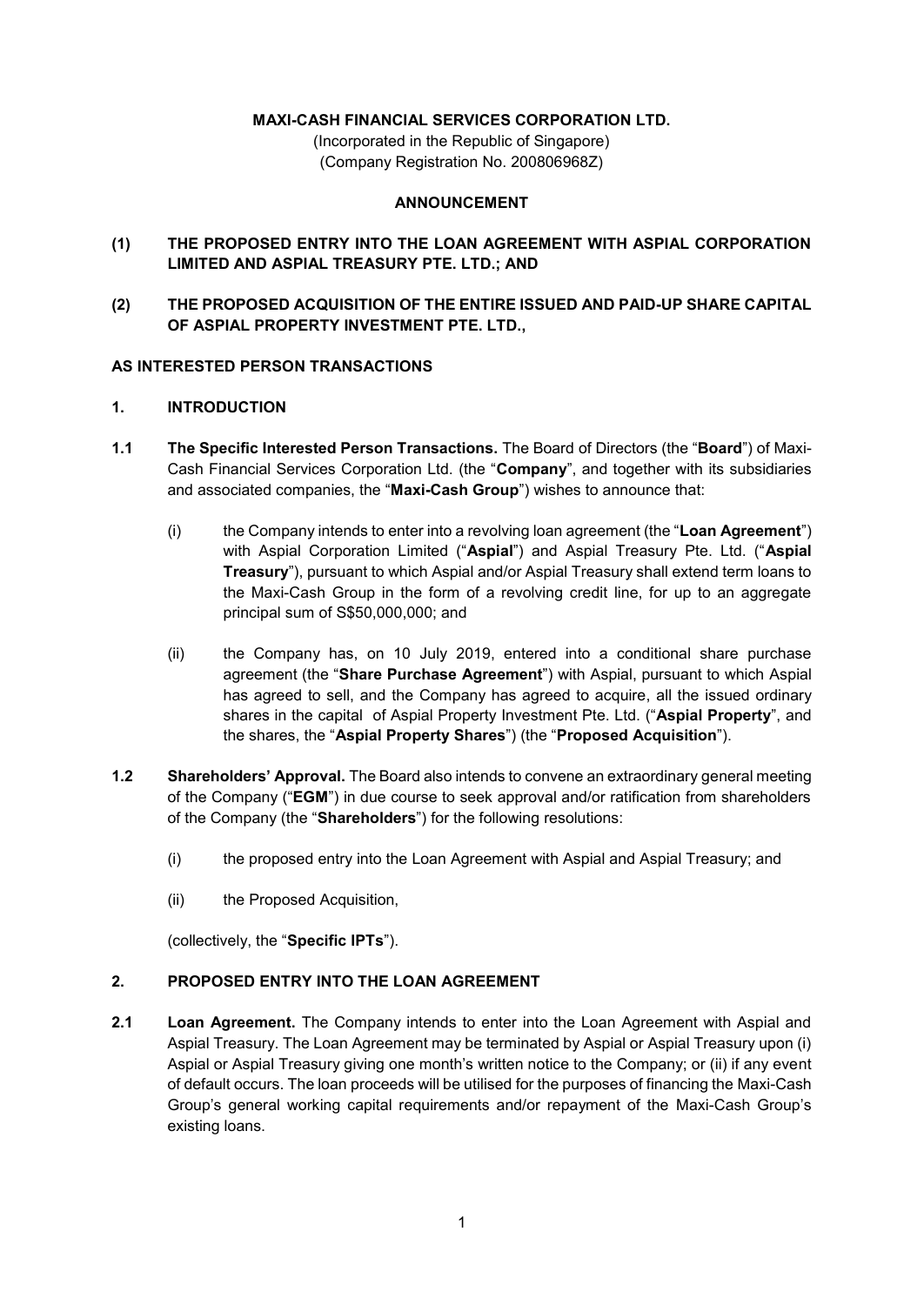**2.2 Information on Aspial.** Aspial is a public company incorporated in Singapore on 12 November 1970 and is listed on the Mainboard of the Singapore Exchange Securities Trading Limited (the "**SGX-ST**"). Aspial manages a wide spectrum of businesses, which includes jewellery retail, property development and financial services.

Aspial is a controlling shareholder of the Company. As at the date of this Announcement, Aspial has a direct interest in 669,954,669 shares in the Company (the "**Maxi-Cash Shares**"), representing approximately 64.72 per cent. of the total issued Maxi-Cash Shares.

- **2.3 Information on Aspial Treasury.** Aspial Treasury is a wholly-owned subsidiary of Aspial. The principal activity of Aspial Treasury is the provision of financial services to Aspial, its subsidiaries and associated companies (collectively, the "**Aspial Group**").
- **2.4 Conditions.** The entry into the Loan Agreement is subject to and conditional upon:
	- (i) the Company obtaining, at the EGM to be convened, approval from the independent Shareholders for the entry into the Loan Agreement; and
	- (ii) Aspial obtaining, at an extraordinary general meeting to be convened, approval from the independent shareholders of Aspial for the entry into the Loan Agreement.
- **2.5 Principal Terms of the Loan Agreement.** The principal terms of the Loan Agreement are set out below:

| Principal Amount | Up to S\$50,000,000 in aggregate                                                                                                                                                                                                                                                                                                                                                                                                           |
|------------------|--------------------------------------------------------------------------------------------------------------------------------------------------------------------------------------------------------------------------------------------------------------------------------------------------------------------------------------------------------------------------------------------------------------------------------------------|
| Lender(s)        | Aspial and/or Aspial Treasury                                                                                                                                                                                                                                                                                                                                                                                                              |
| Borrower(s)      | Any member of the Maxi-Cash Group                                                                                                                                                                                                                                                                                                                                                                                                          |
| Repayment        | Term of repayment of each of the Loans (as defined<br>below) shall be mutually agreed between the relevant<br>Lender and the relevant Borrower, and such term may be<br>extended by mutual agreement between the relevant<br>Lender and the relevant Borrower, provided that the term<br>of repayment of each Loan shall not in any event exceed<br>five (5) years from the date of disbursement of such Loan<br>to the relevant Borrower. |
|                  | On the date of repayment, the relevant Borrower shall<br>repay all outstanding sums due to the relevant Lender<br>under the Loan Agreement ("Loans"), together with any                                                                                                                                                                                                                                                                    |

interest accrued thereon.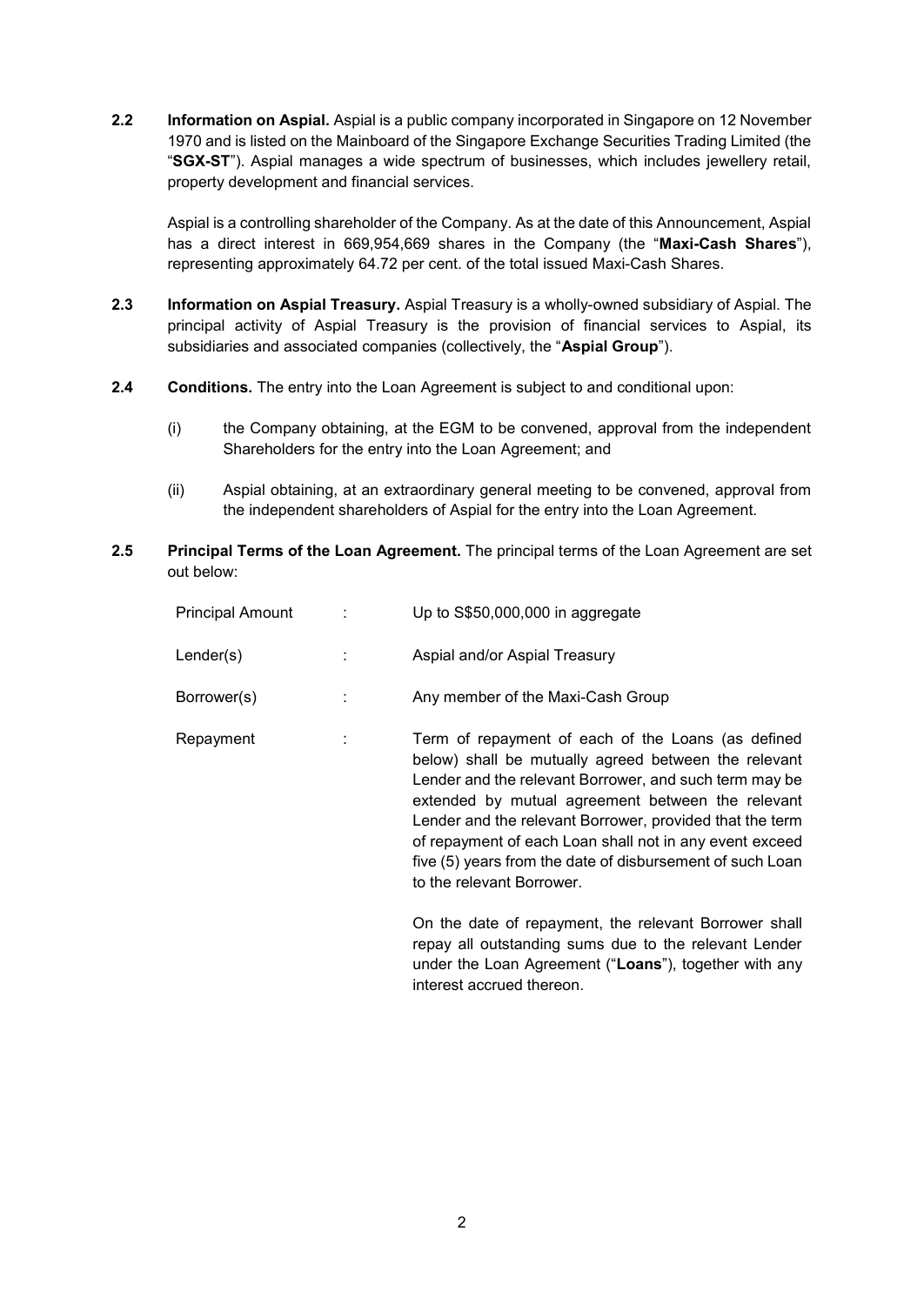Interest Rate : The relevant Lender's prevailing Cost of Funds (with written evidence provided to the relevant Borrower on the calculation of such Cost of Funds) at the time of each drawdown plus 0.5 per cent.

> Such interest shall accrue daily on the outstanding principal amount of the Loan from the date on which each Loan is advanced to its date of repayment, and shall be payable on the earlier of (i) the date of repayment of the principal; or (ii) within three (3) business days of the end of each agreed interest period.

> "**Cost of Funds**" means the cost of borrowing incurred by the relevant Lender, such cost including any legal and marketing fees, fees paid to banks and any other costs incurred directly in connection with the borrowing, in order to provide a Loan.

### **3. PROPOSED ACQUISITION**

- **3.1 Sale and Purchase of the Aspial Property Shares.** Pursuant to the terms of the Share Purchase Agreement, Aspial shall sell the Aspial Property Shares to the Company free from any claim, charge, mortgage, lien, option, equity, power of sale, hypothecation, usufruct, retention of title, right of pre-emption, right of first refusal or other third party rights or security interest of any kind or an agreement, arrangement or obligation to create any of the foregoing and together with all rights and advantages attaching to them as at the completion of the sale and purchase of the Aspial Property Shares ("**Closing**") (including the right to receive all dividends or distributions declared, made or paid on or after Closing).
- **3.2 Information on Aspial Property.** Aspial Property was incorporated on 30 October 2008 in Singapore as a private company limited by shares. As at the date of this Announcement, it has an issued and paid-up share capital of S\$2,000,000 comprising of 2,000,000 ordinary shares, and its sole shareholder is Aspial. Its principal activity is that of a real estate investor.

Aspial Property is the registered owner of six (6) investment properties (the "**Properties**") and leases some of the units within the Properties to the Maxi-Cash Group for the purposes of the Maxi-Cash Group's operations.

Based on Aspial Property's audited financial statements for the financial year ended 31 December 2018 ("**FY2018**"), its (i) book value and audited net tangible asset value as at 31 December 2018 and (ii) audited loss before tax for FY2018 were approximately S\$1,790,791 and S\$345,769 respectively.

Details of the Properties are as set out below: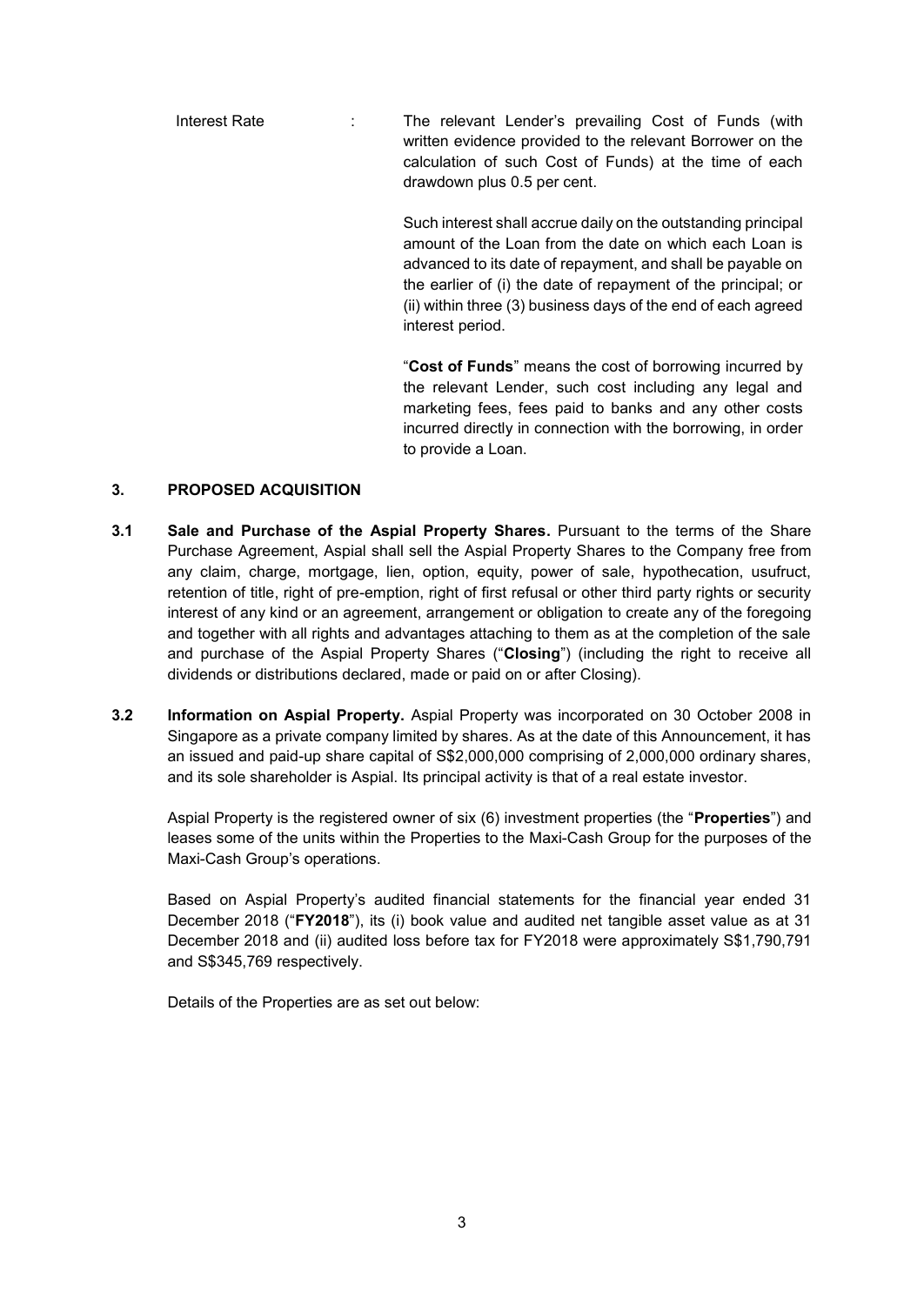| S/N | <b>Property</b>               | <b>Valuation</b> | <b>Valuation</b> | <b>Valuation</b> | <b>Valuer</b>      |
|-----|-------------------------------|------------------|------------------|------------------|--------------------|
|     |                               | $(S$)^{(1)}$     | <b>Date</b>      | Approach         |                    |
| 1.  | Block 304, Orchard            | 4,900,000        | 10 June 2019     | Market           | <b>Suntec Real</b> |
|     | Road #01-06, Lucky            |                  |                  | Approach         | Estate             |
|     | Plaza,<br>Singapore           |                  |                  | and Income       | Consultants        |
|     | 238863(2)                     |                  |                  | Approach         | Pte Ltd            |
| 2.  | Block 304 Orchard             | 4,800,000        | 10 June 2019     | Market           | <b>Suntec Real</b> |
|     | Road, #01-05 Lucky            |                  |                  | Approach         | Estate             |
|     | Plaza,<br>Singapore           |                  |                  | and Income       | Consultants        |
|     | 238863(2)                     |                  |                  | Approach         | Pte Ltd            |
| 3.  | 129 Syed Alwi Road,           | 6,000,000        | 10 June 2019     | Market           | <b>Suntec Real</b> |
|     | Singapore 207693              |                  |                  | Approach         | Estate             |
|     |                               |                  |                  | and Income       | Consultants        |
|     |                               |                  |                  | Approach         | Pte Ltd            |
| 4.  | Block 709, Ang Mo             | 5,000,000        | 10 June 2019     | Market           | <b>Suntec Real</b> |
|     | Kio Avenue 8, #01-            |                  |                  | Approach         | Estate             |
|     | 2593,<br>Singapore            |                  |                  | and Income       | Consultants        |
|     | 560709                        |                  |                  | Approach         | Pte Ltd            |
| 5.  | Block 503, Jurong             | 5,800,000        | 10 June 2019     | Market           | <b>Suntec Real</b> |
|     | West Avenue 1, #01-           |                  |                  | Approach         | Estate             |
|     | 833,<br>Singapore             |                  |                  | and Income       | Consultants        |
|     | 640503 (3)                    |                  |                  | Approach         | Pte Ltd            |
| 6.  | <b>Block</b><br>205,<br>Bedok | 7,300,000        | 10 June 2019     | Market           | <b>Suntec Real</b> |
|     | North Street 1, #01-          |                  |                  | Approach         | Estate             |
|     | 387,<br>Singapore             |                  |                  | and Income       | Consultants        |
|     | 460205 (3)                    |                  |                  | Approach         | Pte Ltd            |

*Source: The valuation certificates in respect of the Properties prepared by Suntec Real Estate Consultants Pte Ltd (the "Independent Valuer") (the "Valuation Certificates").*

#### **Notes**:

- (1) The valuations of the Properties were commissioned by the Company.
- (2) Aspial Property currently leases these Properties to the Maxi-Cash Group for the purposes of the Maxi-Cash Group's operations.
- (3) Aspial Property currently leases the first storey of these units to the Maxi-Cash Group for the purposes of the Maxi-Cash Group's operations, whereas the second storey of these units are leased to third parties.

#### **3.3 Principal Terms of the Proposed Acquisition.**

- (i) **Conditions Precedent.** The Proposed Acquisition is subject to and conditional upon:
	- (a) the independent Shareholders approving, in accordance with applicable laws and regulations, a resolution for the Company to complete the Proposed Acquisition in accordance with the terms of the Share Purchase Agreement; and
	- (b) the independent shareholders of Aspial approving, in accordance with applicable laws and regulations, a resolution for Aspial to complete the sale of the Aspial Property Shares in accordance with the terms of the Share Purchase Agreement,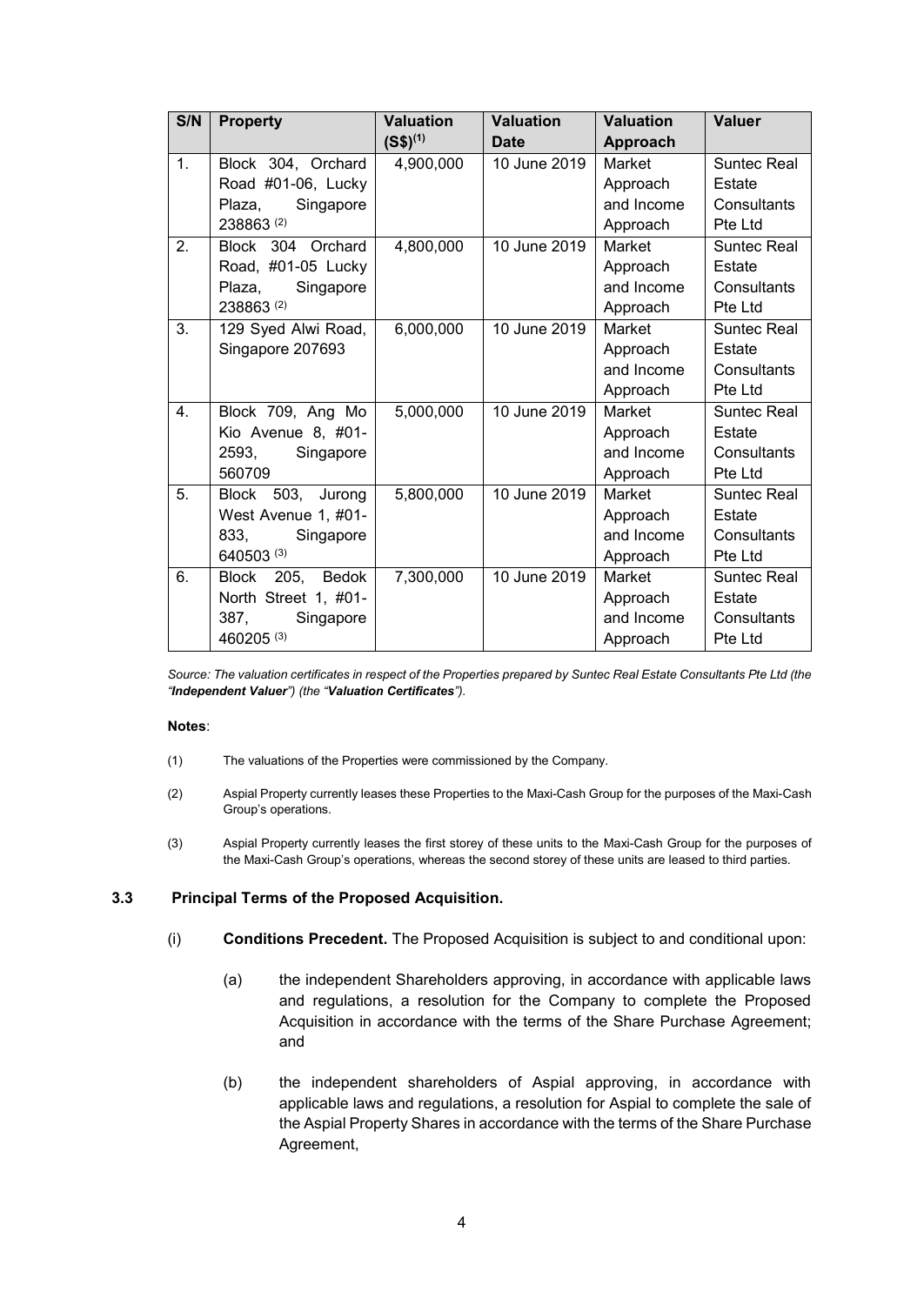(the "**Conditions**").

(ii) **Aggregate Consideration on Closing.** The aggregate consideration payable by the Company for the Proposed Acquisition on Closing is S\$5,381,719 (the "**Aggregate Consideration on Closing**"). The Aggregate Consideration on Closing was based on the adjusted net asset value of Aspial Property of S\$5,381,719 as at 31 December 2018, which includes the adjusted value of the Properties of S\$33,800,000. The Aggregate Consideration on Closing will be funded by existing cash and bank borrowings of the Maxi-Cash Group.

The Aggregate Consideration on Closing was arrived at based on arm's length negotiations between Aspial and the Company and on a willing-buyer and willing-seller basis, after taking into account the independent valuations of the Properties as provided in the Valuation Certificates and the rationale for the Proposed Acquisition.

- (iii) **Closing.** Closing shall take place on a date falling 15 business days after the satisfaction of the Conditions (or such later date as Aspial and the Company may agree in writing).
- (iv) **Post-Closing Adjustments.** Following Closing, the Company shall, in accordance with the terms of the Share Purchase Agreement, procure and ensure that a statement be drawn up setting out the adjusted net asset amount (the "**Adjusted Net Assets**") of Aspial Property as at the date of Closing. The final aggregate consideration (the "**Final Aggregate Consideration**") payable by the Company to Aspial for the Proposed Acquisition shall be equal to the amount of the Adjusted Net Assets, with the value of the Properties being adjusted to S\$33,800,000. Where the Final Aggregate Consideration is higher than the Aggregate Consideration on Closing, the Company will be required to pay to Aspial the difference between the Final Aggregate Consideration and the Aggregate Consideration on Closing, in accordance with the terms of the Share Purchase Agreement. Conversely, where the Final Aggregate Consideration is lower than the Aggregate Consideration on Closing, Aspial will be required to pay to the Company the difference between the Final Aggregate Consideration and the Aggregate Consideration on Closing, in accordance with the terms of the Share Purchase Agreement.
- (v) **Long Stop Date.** Shareholders should note that if any of the Conditions are not satisfied by 31 December 2019, the Share Purchase Agreement will terminate automatically without prejudice to any liabilities arising from any breach of the Share Purchase Agreement by any of the parties thereto, save as set out in the Share Purchase Agreement.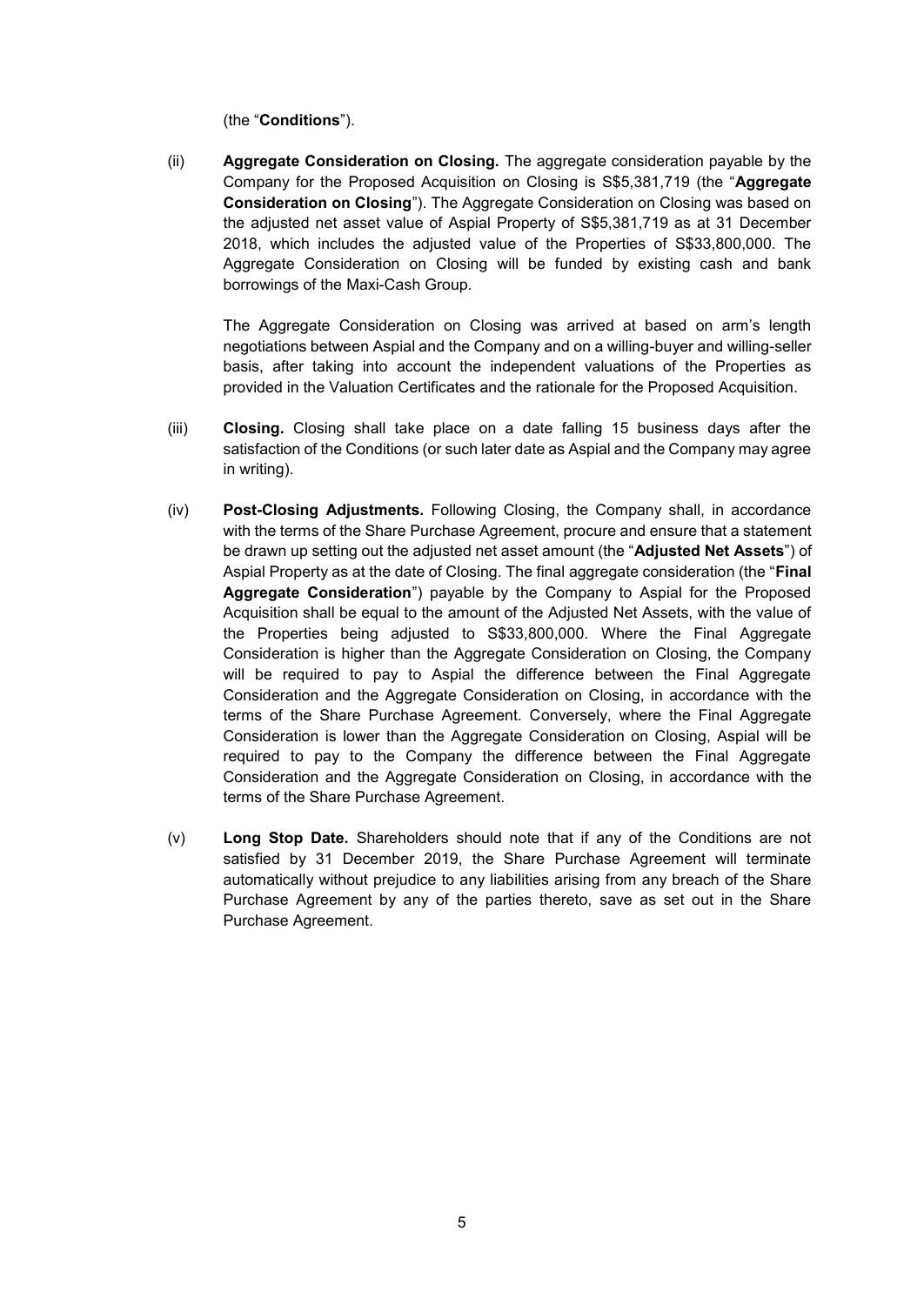# **4. RATIONALE FOR THE SPECIFIC IPTS**

- **4.1 Rationale and Benefit of the Entry into the Loan Agreement.** The Company is of the view that the entry into the Loan Agreement will benefit the Maxi-Cash Group in terms of financing the Company's and the Maxi-Cash Group's general working capital requirements and/or repayment of the Company's and the Maxi-Cash Group's existing loans, allowing the Company and the Maxi-Cash Group to continue their operations with minimal restrictions. The entry into the Loan Agreement will give the Company the ability and flexibility to quickly tap on the funds should the need arises, without the need to provide any security, charge or mortgage over assets. The interest rate charged by Aspial for the provision of the Loans is, in the Company's view, no less favourable than the rates charged by third party financial institutions.
- **4.2 Rationale and Benefit of the Proposed Acquisition.** The Company is of the view that the Proposed Acquisition is in line with the Maxi-Cash Group's strategic plans to acquire an asset which has the potential for capital gain, while being utilised (or potentially utilised) for the purposes of its existing pawnbroking and retail businesses. The Proposed Acquisition will not result in a material change to the Maxi-Cash Group's risk profile.

# **5. THE SPECIFIC IPTS AS INTERESTED PERSON TRANSACTIONS**

**5.1 Entity at Risk and Interested Persons.** Aspial is a controlling shareholder of the Company, holding a direct interest in 669,954,669 Maxi-Cash Shares, representing approximately 64.72 per cent. of the total issued Maxi-Cash Shares. Accordingly, transactions entered into between (i) (a) the Company; (b) a subsidiary of the Company that is not listed on the SGX-ST or an approved exchange; or (c) an associated company of the Company that is not listed on SGX-ST or an approved exchange, provided that the Maxi-Cash Group or the Maxi-Cash Group and its interested person(s), has control over the associated company; and (ii) Aspial, would constitute as interested person transactions for the purposes of Chapter 9 of Section B: Rules of Catalist of the Listing Manual of the SGX-ST (the "**Catalist Rules**"), and are therefore subject to, *inter alia*, Rules 905, 906 and 907 of the Catalist Rules.

# **5.2 Shareholders' Approval pursuant to Chapter 9 of the Catalist Rules.**

(i) **Entry into the Loan Agreement.** Based on the prevailing Cost of Funds for Aspial, the interest rate on the Loans would be 7.14 per cent. per annum (being Aspial's prevailing Cost of Funds at the time of drawdown plus 0.5 per cent.). Assuming that the Maxi-Cash Group draws down the full principal amount of the Loan from Aspial on the date it enters into the Loan Agreement, the maximum value at risk to the Maxi-Cash Group is S\$17,850,000, being the interest payable to Aspial for a five (5)-year period (the "**Loan Agreement Transaction Value**"), which represents approximately 12.68 per cent. of the latest audited consolidated net tangible assets of the Maxi-Cash Group as at 31 December 2018 (the "**Maxi-Cash Group NTA**"). As the illustrative Loan Agreement Transaction Value represents more than five (5) per cent. of the Maxi-Cash Group NTA, the entry into the Loan Agreement is subject to the approval of the independent Shareholders at the EGM pursuant to Rule 906(1) of the Catalist Rules.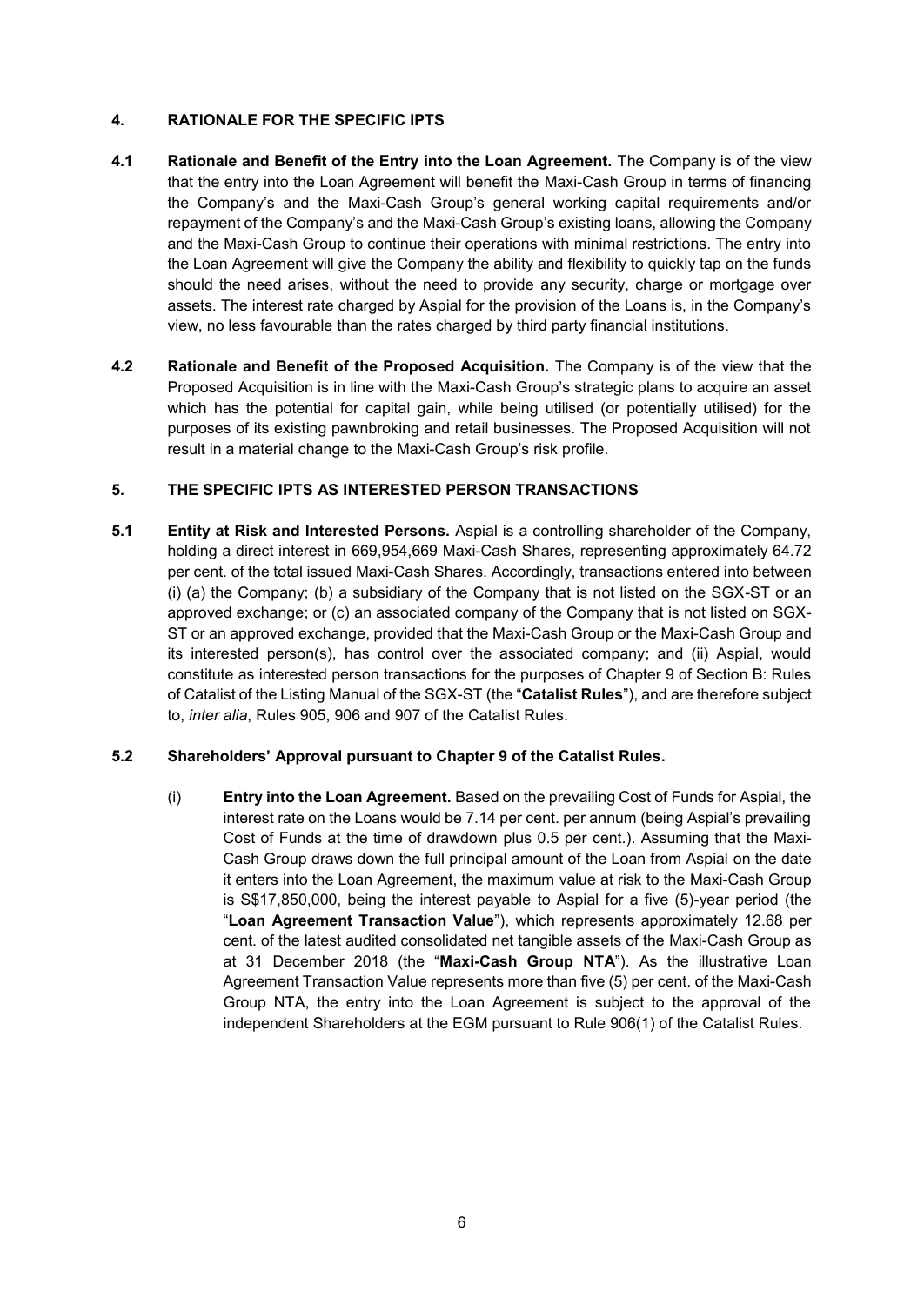(ii) **Proposed Acquisition.** The Aggregate Consideration on Closing represents approximately 3.82 per cent. of the Maxi-Cash Group NTA. Notwithstanding that the value of the Proposed Acquisition is less than five (5) per cent. of the Maxi-Cash Group NTA, being the threshold stipulated in Chapter 9 of the Catalist Rules beyond which the listed company is required to seek shareholders' approval for any interested person transaction, the Company wishes to seek approval for the Proposed Acquisition from the independent Shareholders at the EGM.

# **5.3 Current and On-going Interested Person Transactions.**

- **5.3.1** For the current financial year commencing on 1 January 2019 up to the date of this Announcement, the aggregate value of all transactions between the Company and Mr Koh Wee Seng, Ms Ko Lee Meng and Ms Koh Lee Hwee (collectively, the "**Koh Siblings**") and their associates (excluding transactions which are less than S\$100,000 and the Specific IPTs) is approximately S\$1,642,800, representing approximately 1.12 per cent. of the Maxi-Cash Group NTA, of which S\$842,800 falls within Rule 916(1) of the Catalist Rules.
- **5.3.2** The aggregate value of all interested person transactions entered into by the Maxi-Cash Group for the current financial year commencing on 1 January 2019 up to the date of this Announcement (excluding transactions which are less than S\$100,000 and the Specific IPTs) is approximately S\$1,642,800, representing approximately 1.12 per cent. of the Maxi-Cash Group NTA.
- **5.4 IFA.** Pursuant to Rule 921(4)(a) of the Catalist Rules, RHT Capital Pte. Ltd. (the "**IFA**") has been appointed as the independent financial adviser to advise the directors of the Company who are considered independent for the purposes of the Specific IPTs on whether the terms of the Specific IPTs are on normal commercial terms and will be prejudicial to the interests of the Company and its minority Shareholders.
- **5.5 Opinion of Audit Committee.** The Audit Committee of the Company comprises Mr Tan Keh Yan, Peter, Mr Lee Sai Sing, Ms Goh Bee Leong, Mr Tan Soo Kiang and Ms Ko Lee Meng. The Chairman of the Audit Committee is Mr Tan Keh Yan, Peter. As Ms Ko Lee Meng is a director and controlling shareholder of Aspial, and accordingly considered to be interested in the resolutions in relation to the Specific IPTs (the "**Proposed Resolutions**"), she has abstained from issuing a view on the Proposed Resolutions.

Having considered, *inter alia*, the terms and rationale of the Specific IPTs, the Audit Committee (other than Ms Ko Lee Meng) is of the view that the Specific IPTs are on normal commercial terms and will not be prejudicial to the interests of the Company and its minority Shareholders.

**5.6 Circular and Abstentions.** The Company shall, in due course, convene the EGM to seek the approval of the independent Shareholders for the Specific IPTs, and shall issue a circular to the Shareholders in connection therewith (the "**Circular**"). The Circular will contain the opinion and advice of the IFA and the Audit Committee. Aspial, MLHS Holdings Pte. Ltd. (the immediate and ultimate holding company of Aspial) ("**MLHS**"), the Koh Siblings, and each of their respective associates, will abstain from voting on the Proposed Resolutions to be proposed at the EGM.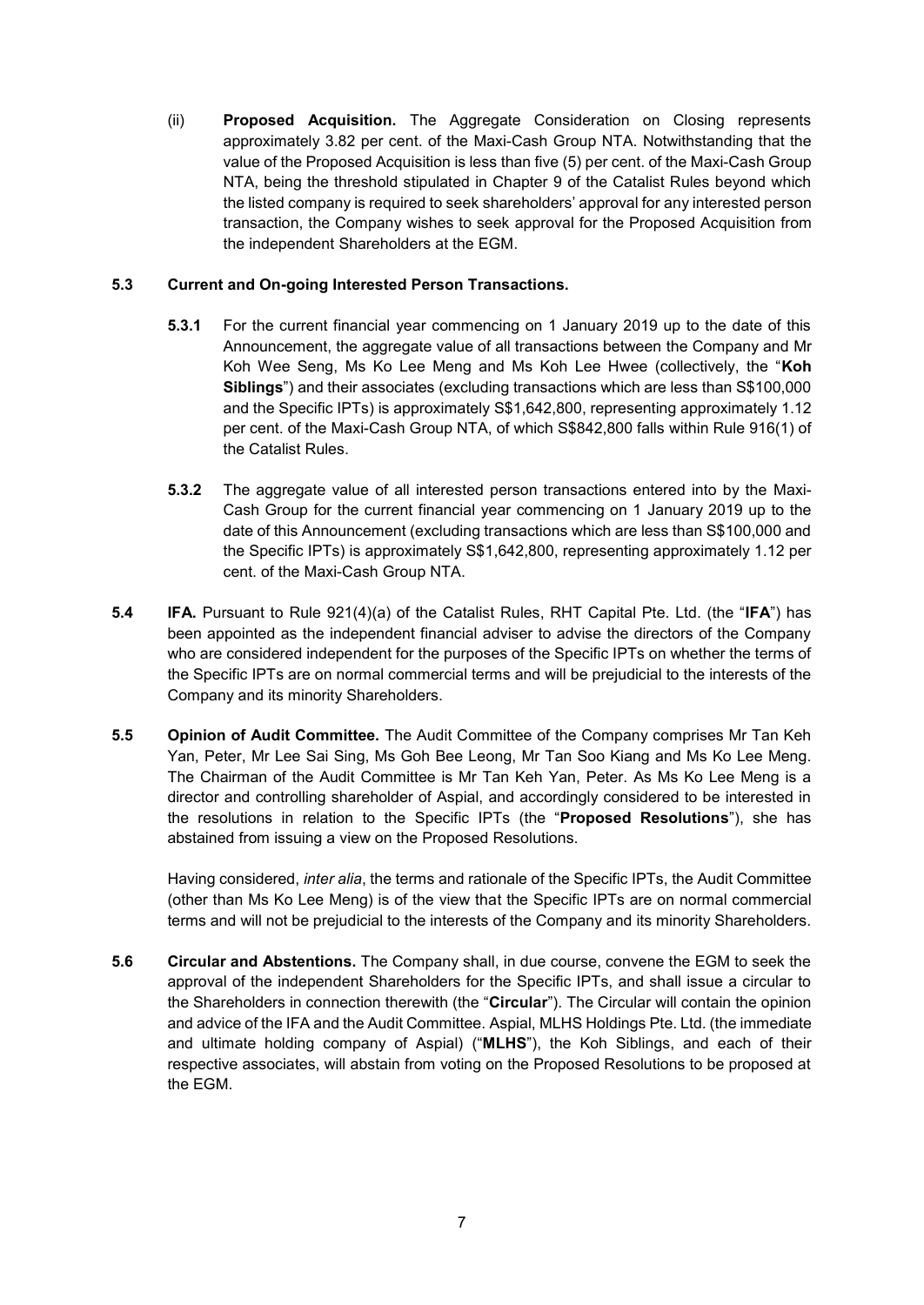Further, each of Aspial, MLHS and the Koh Siblings undertakes to decline, and shall ensure that their respective associates decline, to accept appointment as proxies to vote at and attend the forthcoming EGM in respect of the Proposed Resolutions for other Shareholders, unless the Shareholder concerned has given specific instructions as to the manner in which his votes are to be cast at the EGM.

# **6. RELATIVE FIGURES PURSUANT TO RULE 1006 OF THE CATALIST RULES IN RESPECT OF THE PROPOSED ACQUISITION**

**6.1 Relative Figures.** The relative figures of the Proposed Acquisition computed on the bases set out in Rule 1006 of the Catalist Rules based on the latest announced unaudited consolidated financial statements of the Maxi-Cash Group for the first quarter ended 31 March 2019 ("**1QFY2019**") are as follows:

| Rule<br>1006 | <b>Bases</b>                                                                                                                                         | <b>Proposed</b><br><b>Acquisition</b><br>(S\$ million) | The Company<br>(S\$ million) | <b>Relative</b><br><b>Figures</b><br>(%) |
|--------------|------------------------------------------------------------------------------------------------------------------------------------------------------|--------------------------------------------------------|------------------------------|------------------------------------------|
| (b)          | Net profits/(losses) attributable to the<br>assets to be acquired, compared with<br>the Maxi-Cash Group's net profits for<br>1QFY2019 <sup>(1)</sup> | (0.05)                                                 | 3.40                         | (1.45)                                   |
| (c)          | Consideration payable for the Proposed<br>Acquisition<br>with<br>the<br>compared<br>Company's market capitalisation <sup>(2)</sup>                   | 5.38                                                   | 131.46                       | 4.09                                     |

**Notes:**

- (1) Based on the latest announced unaudited consolidated financial statements of the Maxi-Cash Group for 1QFY2019.
- (2) The Company's market capitalisation is based upon 1,035,156,056 Maxi-Cash Shares in issue (excluding treasury shares and subsidiary holdings) as at 8 July 2019, at a volume weighted average price of S\$0.1270 per Maxi-Cash Share on 8 July 2019, being the last market day on which the Maxi-Cash Shares were traded preceding the date of the Share Purchase Agreement.

As the relative figure calculated under Rule 1006(b) of the Catalist Rules involves negative figures, the Company has consulted the SGX-ST via its Sponsor (as defined below) in accordance with Rule 1007(1) of the Catalist Rules on the treatment of the relative figure for Rule 1006(b) of the Catalist Rules. The SGX-ST has confirmed that the Proposed Acquisition constitutes a non-discloseable transaction as defined under Chapter 10 of the Catalist Rules. However, the approval of the independent Shareholders for the Proposed Acquisition will be required pursuant to Chapter 9 of the Catalist Rules.

**6.2 Board Opinion.** The Board has carefully considered the implications of the Proposed Acquisition, and is of the opinion that there will no material change in the risk profile of the Maxi-Cash Group arising from the Proposed Acquisition.

In arriving at its opinion, the Board has taken into account all relevant facts and circumstances, including the following: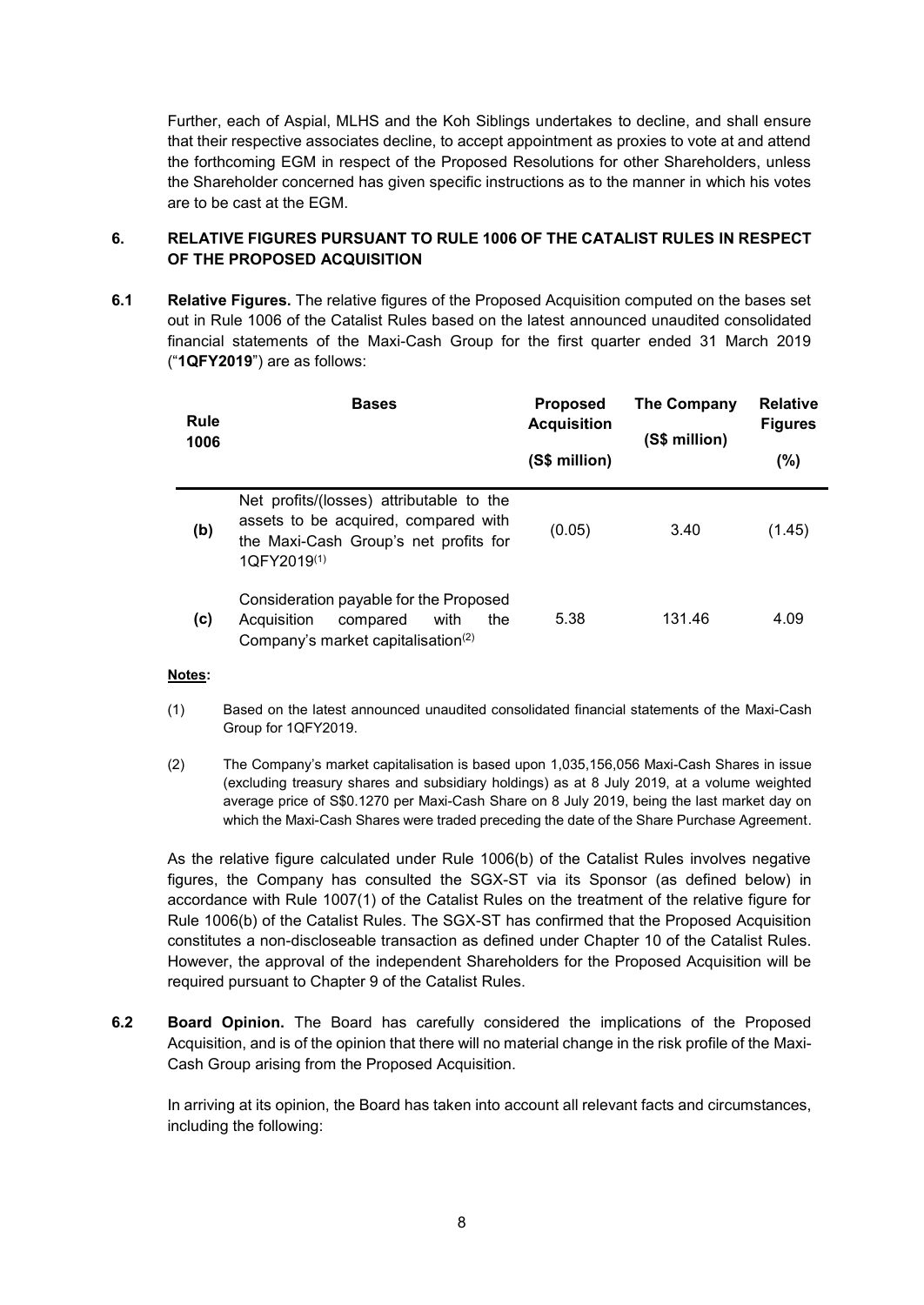- (i) as stated in paragraph 4.2 above, the primary rationale of the Proposed Acquisition is to obtain ownership of the Properties, which would be utilised or potentially utilised for the purpose of its core businesses. Accordingly, the Board is of the view that the Proposed Acquisition is not an expansion of the Maxi-Cash Group's existing core business; and
- (ii) the relative figure in respect of the Proposed Acquisition computed on the base set out in Rule 1006(c) of the Catalist Rules is well under the 100 per cent. threshold at or above which the SGX-ST will, under Practice Note 10A of the Catalist Rules, consider as an acquisition which increases the scale of the existing operations of an issuer significantly.

# **7. PRO FORMA FINANCIAL EFFECTS OF THE PROPOSED ACQUISITION**

- **7.1** The pro forma financial effects of the Proposed Acquisition on the Maxi-Cash Group NTA per Maxi-Cash Share and earnings per Maxi-Cash Share ("**EPS**") of the Maxi-Cash Group are set out below.
	- (i) **Bases and Assumptions**. The pro forma financial effects for the Proposed Acquisition have been prepared based on the audited consolidated financial statements of the Maxi-Cash Group for FY2018, being the most recently completed financial year for which financial statements are publicly available as at the date of this Announcement. Such financial effects are theoretical in nature and are therefore not necessarily indicative of the future financial position and earnings of the Maxi-Cash Group following the Proposed Acquisition.
	- (ii) **Maxi-Cash Group NTA per Maxi-Cash Share**. For illustrative purposes only and assuming that the Proposed Acquisition had been completed on 31 December 2018, the pro forma financial effects on the consolidated NTA per Maxi-Cash Share of the Maxi-Cash Group for FY2018 are as follows:

|                                                               | <b>Before the</b><br><b>Proposed</b><br><b>Acquisition</b> | After the<br><b>Proposed</b><br><b>Acquisition</b> |
|---------------------------------------------------------------|------------------------------------------------------------|----------------------------------------------------|
| Net Assets (S\$)                                              | 141,146,577                                                | 137,555,648                                        |
| Less: Intangibles (S\$)                                       | 427.986                                                    | 427,986                                            |
| Maxi-Cash Group NTA (S\$)                                     | 140,718,591                                                | 137, 127, 662                                      |
| Number of Maxi-Cash Shares                                    | 1,035,156,056                                              | 1,035,156,056                                      |
| Maxi-Cash Group NTA per Maxi-<br><b>Cash Share (in cents)</b> | 13.59                                                      | 13.25                                              |

(iii) **EPS**. For illustrative purposes only and assuming that the Proposed Acquisition had been completed on 1 January 2018, being the beginning of FY2018, the pro forma financial effects on the consolidated EPS for FY2018 are as follows: